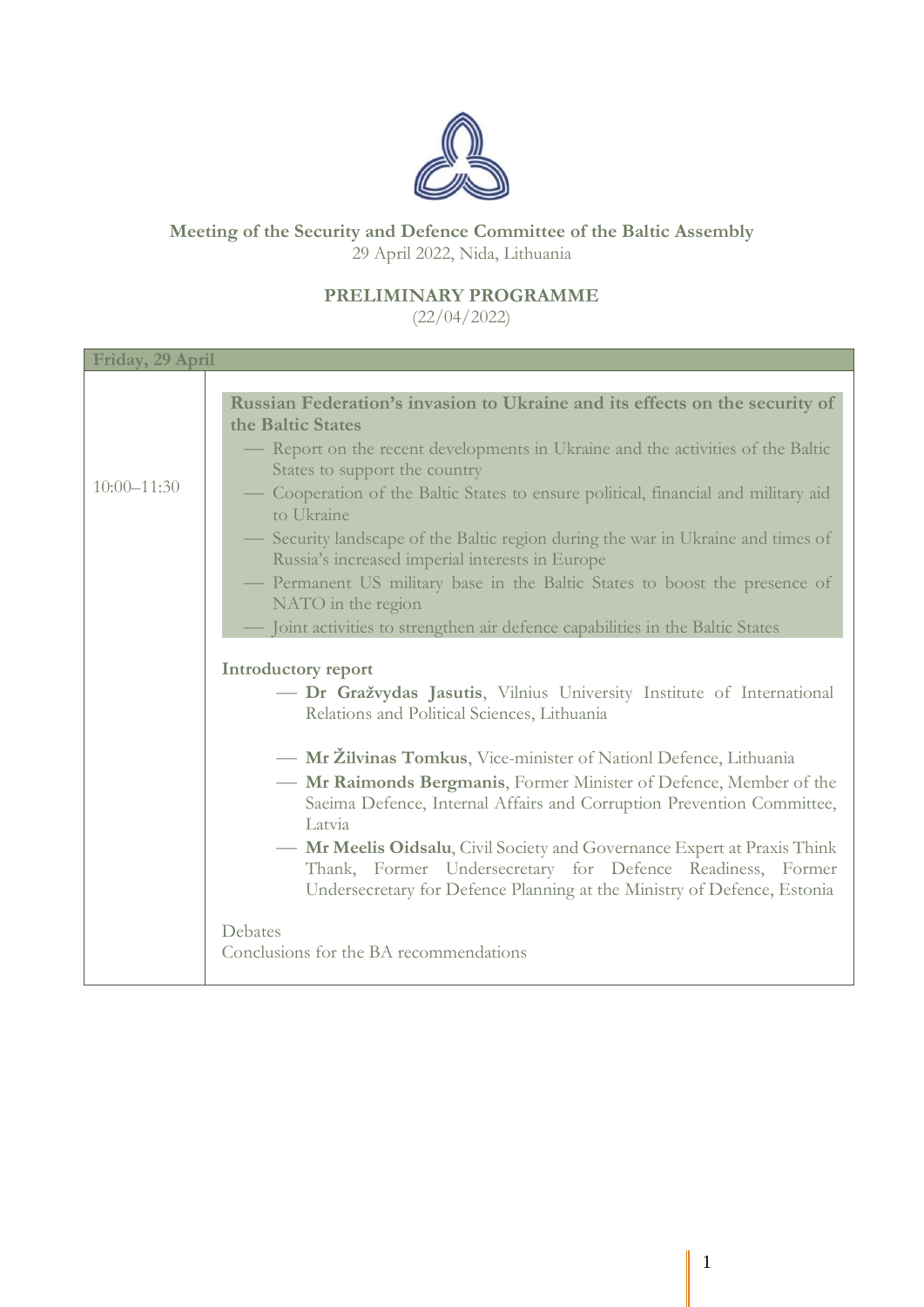| $12:00 - 13:30$ | Preparedness in civil protection of the Baltic States: current state and ability<br>to jointly respond to emergencies and disasters in the region<br>- Deepening the operational cooperation of the Baltic States by removing<br>bureaucratic obstacles<br>— Harmonising the legal framework for cross-border cooperation of the National<br>Armed Forces and other operational authorities                                                                                                                                                                                                                                                                                                                                                      |
|-----------------|--------------------------------------------------------------------------------------------------------------------------------------------------------------------------------------------------------------------------------------------------------------------------------------------------------------------------------------------------------------------------------------------------------------------------------------------------------------------------------------------------------------------------------------------------------------------------------------------------------------------------------------------------------------------------------------------------------------------------------------------------|
|                 | Improving disaster risk reduction capacity and joint disaster prevention and<br>preparedness actions of the Baltic States<br>- Enhancing regular communication and exchange of information between the<br>relevant institutions of the Baltic States in the field of civil protection                                                                                                                                                                                                                                                                                                                                                                                                                                                            |
|                 | - Mr Mārtiņš Šteins, Parliamentary Secretary, Ministry of the Interior, Latvia<br>- Mr Gatis Švika, Head of the Sectoral Policy Department, Ministry of the<br>Interior, Latvia<br>- Mr Meelis Oidsalu, Civil Society and Governance Expert at Praxis Think<br>Thank, Former Undersecretary for Defence Readiness, Former<br>Undersecretary for Defence Planning at the Ministry of Defence, Estonia<br>- Mr Ivars Nakurts, Head of the Civil Protection Department, State Fire and<br>Rescue Service under the Ministry of the Interior, Latvia<br>- Maj Giedrius Viganauskas, Civil Protection Planning and Coordination<br>Section of the Civil Protection Board, Fire and Rescue Department under<br>the Ministry of the Interior, Lithuania |
|                 | Debates<br>Conclusions for the BA recommendations                                                                                                                                                                                                                                                                                                                                                                                                                                                                                                                                                                                                                                                                                                |
| $15:00 - 16:30$ | Political debate on the geopolitics and security in Europe after Russia's<br>invasion of Ukraine<br>— Russia's war against Ukraine reshaping the geopolitical outlook and implications<br>of the changes on the Baltic States<br>Role of China, India and other key states in the future international cooperation<br>- View of the Baltic Assembly on the relations with China from the security<br>perspective                                                                                                                                                                                                                                                                                                                                 |
|                 | Introductory report<br>- Mr Liudas Zdanavičius, Policy Analyst, Centre for Defense Analysis,<br>General Jonas Zemaitis Military Academy of Lithuania<br>- Mr Atis Lejins, Chair of the BA Security and Defence Committee, Deputy<br>Chair of the Saeima Foreign Affairs Committee, Latvia<br>- Mr Laurynas Kasčiūnas, Chair of the Seimas Committee on National<br>Security and Defence, Lithuania<br>- Mr Meelis Oidsalu, Civil Society and Governance Expert at Praxis Think<br>Thank, Former Undersecretary for Defence Readiness, Former<br>Undersecretary for Defence Planning at the Ministry of Defence, Estonia                                                                                                                          |
|                 | Debates<br>Conclusions for the BA recommendations                                                                                                                                                                                                                                                                                                                                                                                                                                                                                                                                                                                                                                                                                                |

Ï